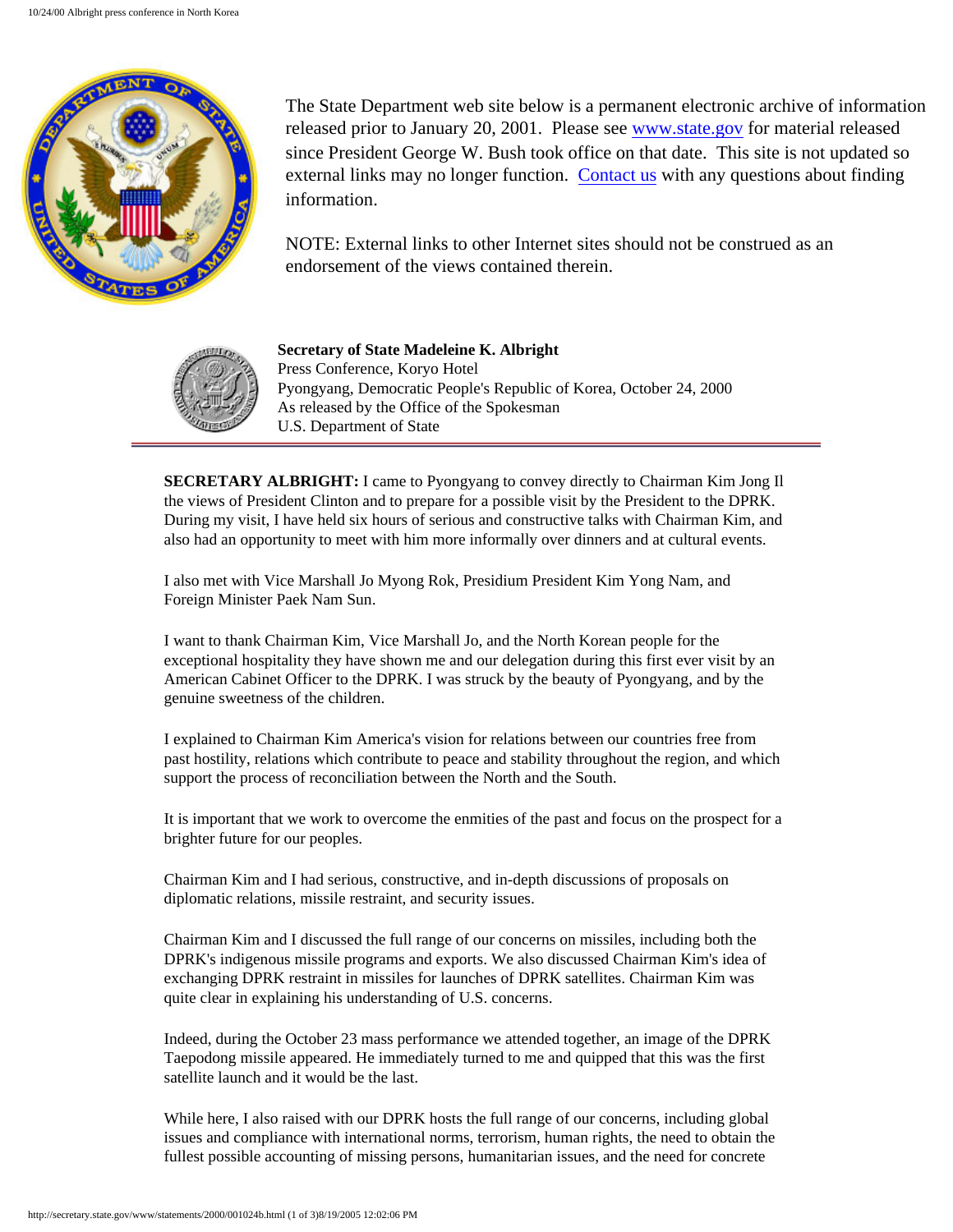steps at tension reduction on the Peninsula. We made important progress, but much work remains to be done, and I am pleased to announce that our missile experts will reconvene next week.

I also had an opportunity to visit a World Food Program distribution center and see with my own eyes some of the very talented and hopeful children to whom our food aid is directed, and I hope my visit here will be a step in helping them and all children on the Peninsula to build a better future.

I will be reporting back to President Clinton on these talks and consulting in Seoul with our Republic of Korea and Japanese allies.

Thank you and I am ready for your questions.

**QUESTION:** Madame Secretary, the quip you eluded to at the event last night: Do you take that as an unqualified pledge on Chairman Kim's part not to test missiles anymore?

**SECRETARY ALBRIGHT:** Well, as you well know, we have a moratorium on testing of all long-range missiles, and we obviously are continuing these very serious missile discussions. I take what he said on these issues as serious in terms of his desire and ours to move forward to resolve the various questions that continue to exist on the whole range of missile issues.

**QUESTION:** Madame Secretary, what steps do you think are necessary before a presidential trip would be warranted? What benefits would such a trip produce in terms of improving this relationship?

**SECRETARY ALBRIGHT:** First of all, I think it's very important to understand how long discussions have been going on in an attempt to have the North-South relationship improve and to also have a change in terms of our own relationship. This has been going on for at least a year and a half in a variety of venues and on a variety of subjects -- the whole range of subjects. And we are taking this on a very step-by-step approach and doing everything that we are doing in terms of U.S. national interests.

I will report to the President the results of this trip and the results of what I have described, characterized as constructive talks and the value, frankly, of face-to-face discussions. I believe that the six hours of serious talks that I had with the Chairman are a very good way, I think, to learn more about his intentions and those of his country. It's always useful to have these kinds of discussions, but I will be reporting to the President and he will make the decisions about future steps.

**QUESTION:** Madame Secretary, I'm curious a little bit about your personal impressions of this country. It's one that has been closed to Americans for many years. It's not easy for Americans to travel here. Your personal impressions of President Kim Jong Il and also of the performance last night -- given your background as a refugee from certain kinds of absolutist regimes, what your reflections are on that?

**SECRETARY ALBRIGHT:** First of all, I think we have to keep things in perspective. We haven't exactly seen a lot of this country. We have seen Pyongyang, and I must say even though I had seen some photographs that I found that it is an impressive city. Quite beautiful, I think, with its landscaping and heroic monuments, and I was obviously interested in seeing that. I found the performance last night -- first of all I wasn't born yesterday, and I have been a student of communist affairs all my life, and so one knows perfectly well how these performances are put together. I must say that I thought it was, of that kind of a performance, it was quite spectacular and amazing. And I just can assure you that these glasses that I have on are not rosecolored.

As far as the Chairman himself, I was obviously very glad to meet him. He is somewhat of a mystery to the world and to Americans. I spent, as I said, not only the six hours at meetings, but